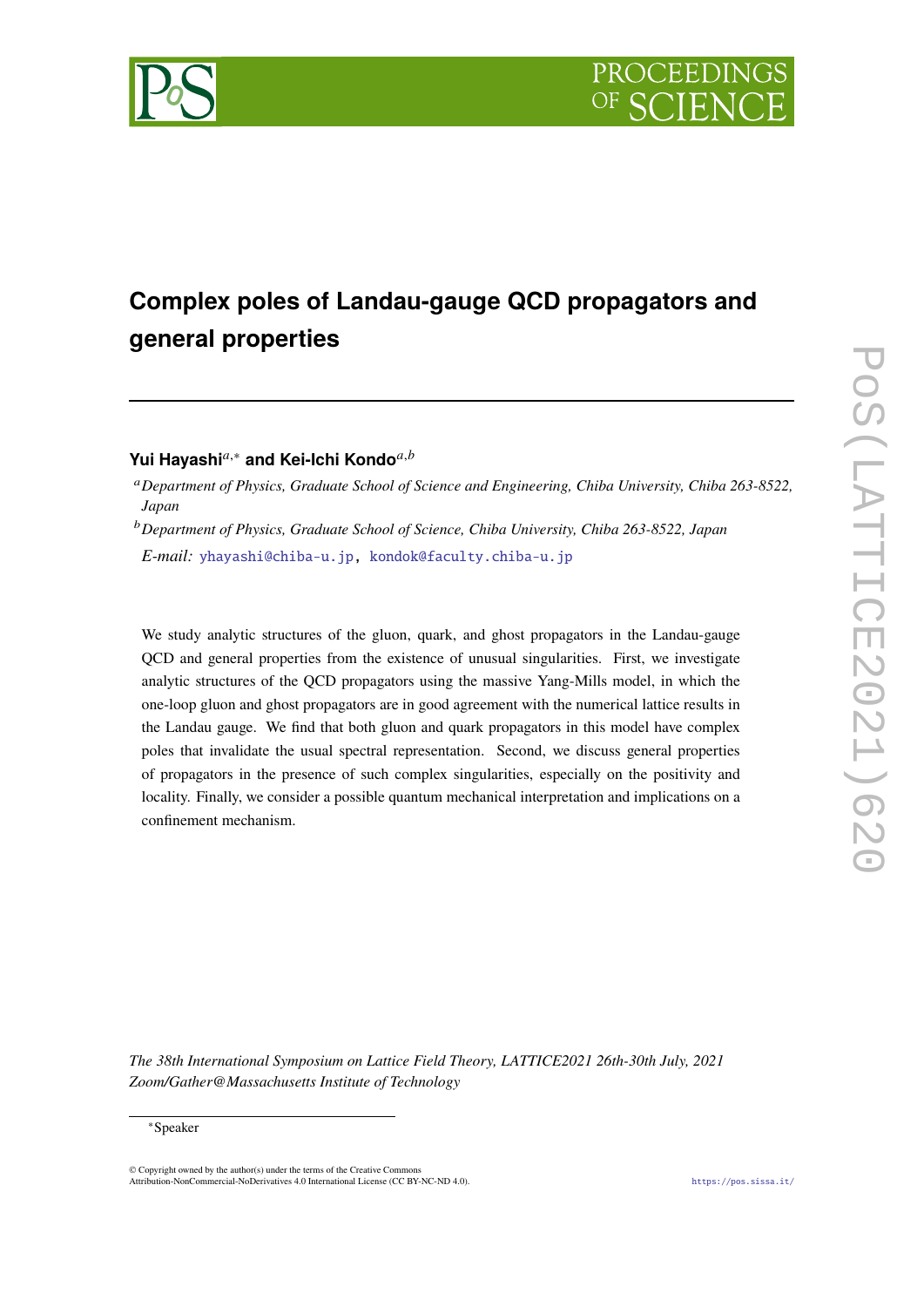## **1. Introduction**

The analytic structure of a propagator represents relevant states and spectrum. For example, for a physical case, the Källén–Lehmann spectral representation indicates that singularities on the complex momentum plane correspond to states non-orthogonal to the state  $\phi(0)$  |0):

<span id="page-1-0"></span>
$$
D(k^2) = \int_0^\infty d\sigma^2 \frac{\rho(\sigma^2)}{\sigma^2 - k^2},\tag{1}
$$

$$
\theta(k_0)\rho(k^2) := (2\pi)^d \sum_n |\langle 0|\phi(0)|P_n\rangle|^2 \delta^D(P_n - k).
$$
 (2)

Therefore, we can probe states and spectra related to the field by looking into the propagator. For understanding fundamental aspects of QCD, for example, confinement, investigating analytic structures of the QCD propagators for confined particles would be useful.

For many years, the gluon, ghost, and quark propagators in the Landau gauge have been extensively studied by both lattice and continuum methods. Based on this progress, more recent attention has focused on analytic structures of the QCD propagators.

Remarkably, recent analyses of independent approaches, e.g., numerical reconstruction techniques from Euclidean data [\[1,](#page-7-0) [2\]](#page-7-1), models of massivelike gluons [\[5–](#page-7-2)[7\]](#page-7-3), and the ray technique of the Dyson-Schwinger equation [\[3,](#page-7-4) [4\]](#page-7-5), suggest that the Landau-gauge gluon propagator has *complex singularities*, namely unusual singularities invalidating the Källén-Lehmann spectral representation.

However, the interpretation of complex singularities has been less studied. There are only old works [\[8\]](#page-7-6) discussing this subject heuristically. Hence, we study general properties of propagators with such singularities [\[9,](#page-7-7) [10\]](#page-7-8).

In this presentation, after reviewing how we explore the analytic structures, we show general properties and interpretation of complex singularities.

### **2. Analytic structures of the propagators**

Let us briefly describe how the analytic structures are investigated and review the model of massivelike gluons as an example.

#### **2.1 Methodology**

Our aim in this section is to investigate analytic structures of the propagators using the Euclidean lattice data through some analytic continuation. Note that such analytic continuation from finite lattice data is an ill-posed problem; the uniqueness of an analytic continuation is not guaranteed. Nevertheless, analytic structures can be speculatively studied by using a model satisfying:

- It has some theoretical backgrounds or motivations.
- It reproduces the propagators in good agreement with lattice data.
- Its (analytically-continued) propagators on the complex  $k^2$ -plane can be computed.

If we have such a model, the model propagators provide possible analytic structures of the propagators. See Fig. [1](#page-2-0) for this procedure.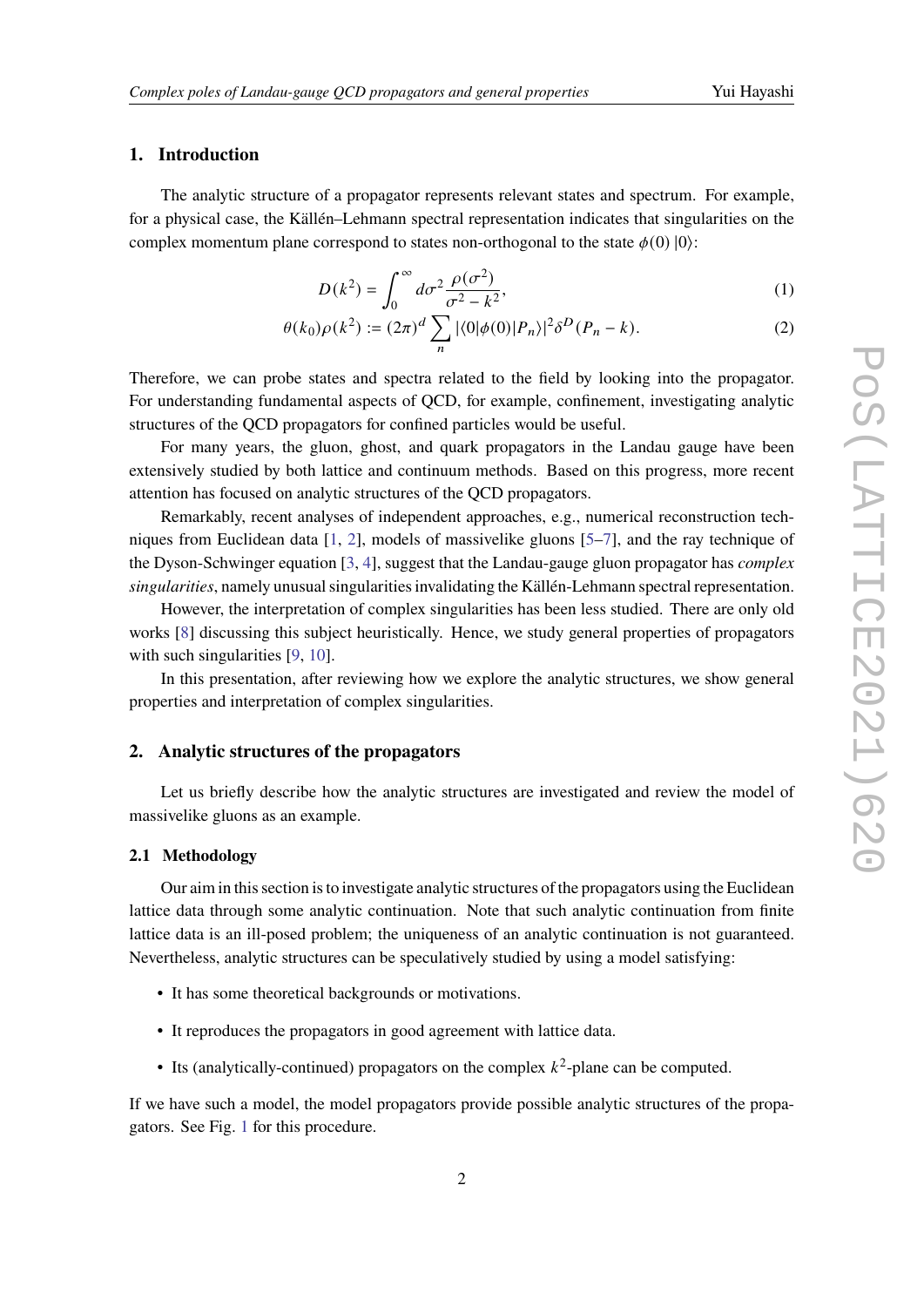<span id="page-2-0"></span>

Figure 1: Conceptual picture describing how the analytic structures are investigated in many works. Note that this analytic structure is defined on the complexified Euclidean momentum plane.

We emphasize that what we examine here is the analytic structure on the complexified *Euclidean* momentum plane. Although trivial, this is an important point for rigorous consideration which is discussed in the next section.

#### **2.2 Example: analytic structures by the massive Yang-Mills model**

As mentioned in the Introduction, there are many studies based on the above methodology. As an example of these studies, let us review the method by the massive Yang-Mills model, which is the Landau-gauge limit of the Curci-Ferrari model [\[6,](#page-7-9) [11\]](#page-7-10). See [\[12\]](#page-8-0) for a review of this approach to the infrared Yang-Mills theory.

This model consists of the usual Landau-gauge Faddeev-Popov Lagrangian and a naive gluon mass term:

$$
\mathcal{L}_{mYM} = \frac{1}{4} F_{\mu\nu}^A F_{\mu\nu}^A + i B^A \partial_\mu A_\mu^A + \bar{c}^A \partial_\mu \mathcal{D}_\mu [A]^{AB} c^B + \frac{1}{2} M^2 A_\mu^A A_\mu^A. \tag{3}
$$

Let us mention motivations for adding the mass term: (1) Minimal deformation to mimic the massivelike behavior. (2) Gribov ambiguity. In the lattice calculations, the Landau gauge is realized by trying to minimize the functional  $\int d^4x A^A_\mu A^A_\mu$ . Therefore, there should be some effect suppressing  $\int d^4x A^A_\mu A^A_\mu$  compared to the standard Faddeev-Popov Lagrangian. (3) Dimension-two gluon condensate. There is an argument that the dimension-two gluon operator  $A_u^A A_u^A$  condensates. After this condensation, the quadratic term will appear. Therefore, the effective mass term could be understood as a most tractable and infrared-relevant way to include these effects.

As an advantage of this model, by choosing the parameters<sup>[1](#page-2-1)</sup>, the gluon and ghost propagators

$$
\begin{cases} Z_A Z_C Z_{M^2} = 1, \ Z_g \sqrt{Z_A} Z_C = 1 \\ \Gamma_A^{(2)}(k_E = \mu) = \mu^2 + M^2, \ \Gamma_{gh}^{(2)}(k_E = \mu) = \mu^2, \end{cases}
$$

<span id="page-2-1"></span><sup>1</sup>With the "infrared-safe" renormalization condition [\[13\]](#page-8-1),

at the renormalization scale  $\mu = 1$  GeV, the best-fit parameters are  $g = 4.1$ ,  $M = 0.45$  GeV. See Sec. III E of [\[11\]](#page-7-10) for details. As another advantage of the model, in this renormalization condition, the gauge running coupling is always 'small' for all scales, which partially justifies the use of the perturbation theory [\[13\]](#page-8-1).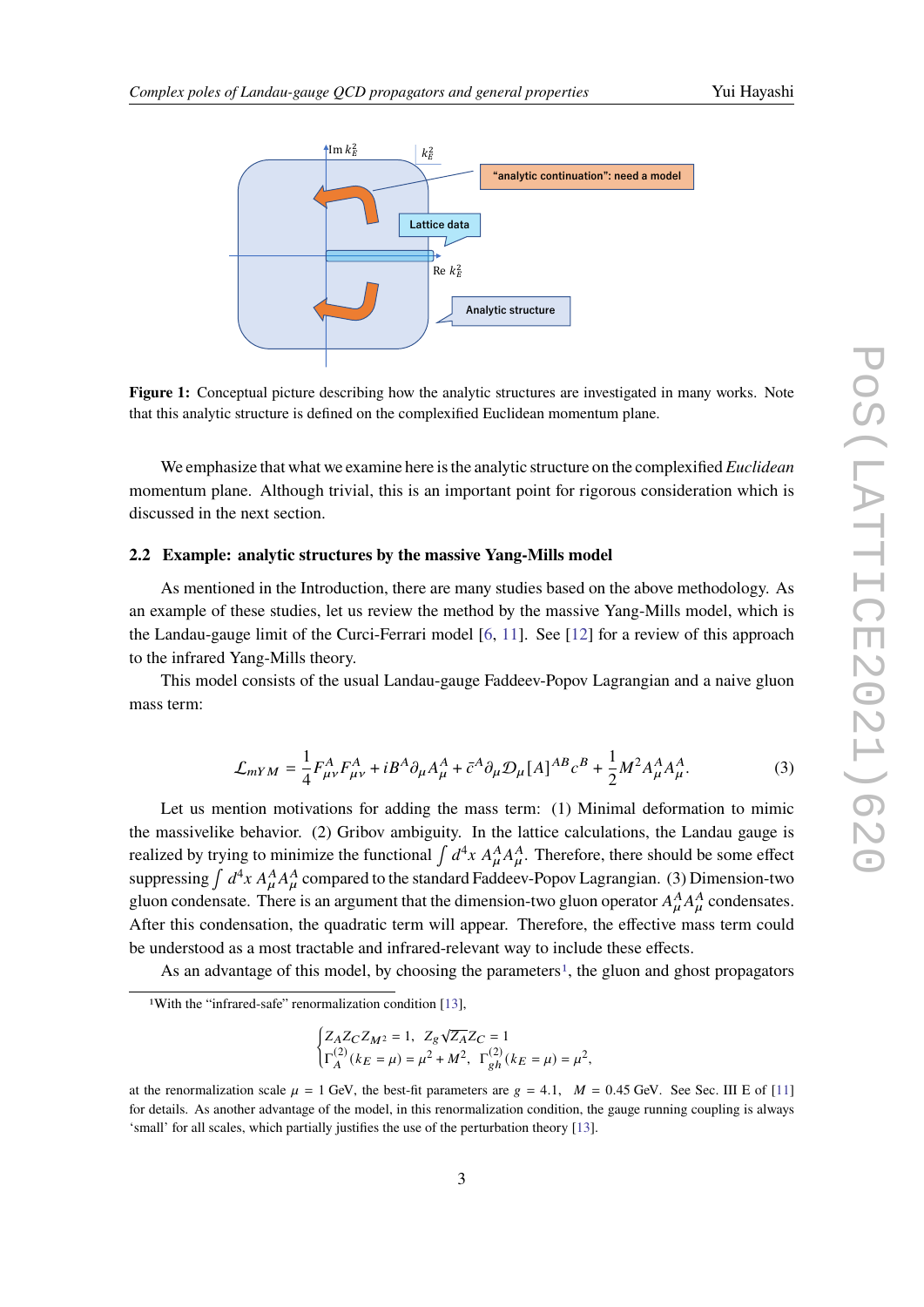<span id="page-3-0"></span>

**Figure 2:** (Left panel) the one-loop gluon propagator at the best-fit parameters and lattice data [\[14\]](#page-8-2) of the gluon propagator in the  $SU(3)$  Yang-Mills theory. (Right panel) Modulus of the gluon propagator on the complex  $k_E^2$ -plane [\[6\]](#page-7-9). Complex poles are found at  $k_E^2 = -0.23 \pm 0.42i \text{ GeV}^2$ .

of this model exhibit striking agreement with lattice results in the one-loop level. See the left panel of Fig. [2](#page-3-0) for the gluon propagator.

We can easily analytically continue the one-loop expression of the gluon propagator and find complex poles (right panel of Fig.  $2)^2$  $2)^2$  $2)^2$ . In summary, the massive Yang-Mills model has some theoretical backgrounds and reproduces the lattice propagators. The modeled gluon propagator has unusual singularities, complex poles.

Obviously, the complex poles invalidate the Källén–Lehmann spectral representation [\(1\)](#page-1-0). Such singularities are beyond the standard formalism of QFT. Therefore, for an interpretation of this result, we have to consider complex singularities carefully.

# **3. General properties of complex singularities**

Let us move on to the main topic. Here, we show some rigorous results for propagators with complex singularities and how complex singularities are realized in state spaces.

The purpose here is to obtain an interpretation of complex singularities. As emphasized in the previous section, complex singularity is a property of the Euclidean propagator: we need a "reconstruction" to this end.

To clarify the starting point, let us briefly summarize how we reconstruct quantum theories from Euclidean field theories in the standard case [\[15,](#page-8-3) [16\]](#page-8-4) (Fig. [3\)](#page-4-0). We start with a set of Euclidean correlation functions, called Schwinger functions. If these Schwinger functions satisfy the Osterwalder-Schrader axioms, e.g., Euclidean invariance, reflection positivity, and so on, we can reconstruct the Wightman functions on the Minkowski spacetime by the analytic continuation in the position space. Subsequently, by the Wightman reconstruction, we can obtain a quantum theory written in terms of states and operators from the Wightman functions. Note that this reconstruction is implicitly performed in many cases, since almost all nonperturbative methods are developed in Euclidean field theories.

<span id="page-3-1"></span><sup>2</sup>Incidentally, with two dynamical quarks, we have a similar conclusion for the gluon and quark propagators [\[7\]](#page-7-3), while the ghost propagator has no complex poles.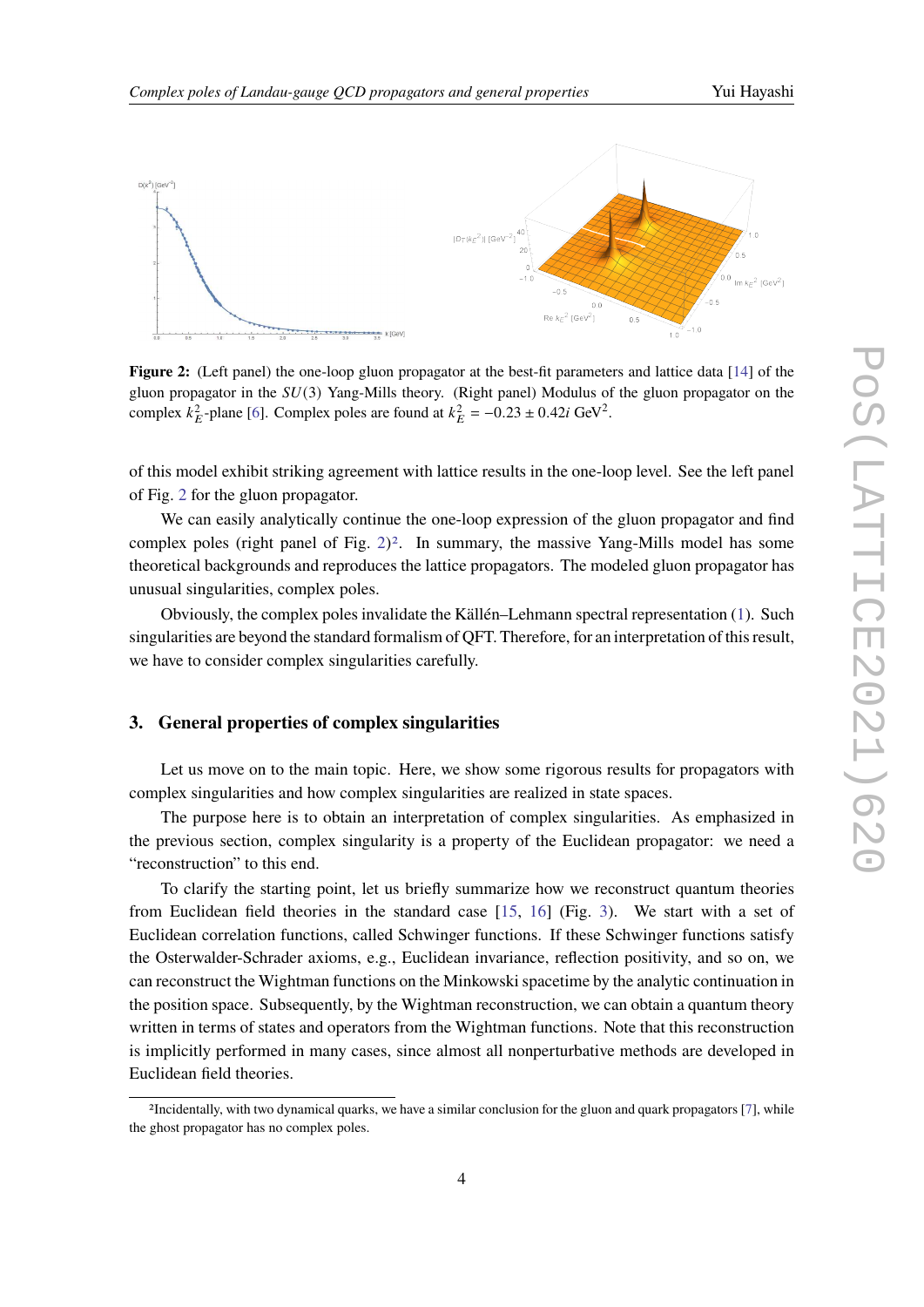<span id="page-4-0"></span>

**Figure 3:** Standard reconstruction procedure and contents of our study  $(\alpha)$  and  $(\beta)$ . Taken from [\[9\]](#page-7-7).

In this section, when complex singularities are present, we look into this reconstruction procedure:

- (a) Making an analytic continuation from the Schwinger function  $[S(\vec{\xi}, \xi_4) = W(-i\xi_4, \vec{\xi})]$  to the Wightman function  $W(\xi^0, \vec{\xi})$  on the Minkowski spacetime.
- ( $\beta$ ) Finding a state-space structure reproducing the reconstructed Wightman function  $W(\xi^0, \vec{\xi})$ .

We make some technical assumptions on the analytic structure: (1) boundedness of complex singularities in  $|k_E^2|$  in the complex  $k_E^2$  plane, (2) holomorphy of  $D(k_E^2)$  in a neighborhood of the real axis except for the timelike ( $k_E^2 < 0$ ) singularities, (3) some regularity of discontinuity on the timelike axis.

**Results** ( $\alpha$ ). For the procedure ( $\alpha$ ), we obtain the following rigorous results [\[9,](#page-7-7) [10\]](#page-7-8).

- (A) The reflection positivity is violated for the Schwinger function.
- (B) The holomorphy of the Wightman function  $W(\xi i\eta)$  in the tube  $\mathbb{R}^4 iV_+$  and the existence of the boundary value as a distribution are still valid, where  $V_{+}$  denotes the (open) forward light cone. Thus, we can reconstruct the Wightman function from the Schwinger function.
- (C) The temperedness and the positivity condition are violated for the reconstructed Wightman function. The spectral condition is never satisfied since it requires the temperedness as a prerequisite.
- (D) The Lorentz symmetry and spacelike commutativity are kept intact.

For detailed proofs of these assertions, see [\[9\]](#page-7-7). Here, we only show intuitive derivations with a simple example.

**Example.** Let us see these properties with a simple example: one pair of complex conjugate poles (e.g., the typical Gribov-Zwanziger fit),

$$
D(k_E^2) = \frac{Z}{k_E^2 + M^2} + \frac{Z^*}{k_E^2 + (M^*)^2},\tag{4}
$$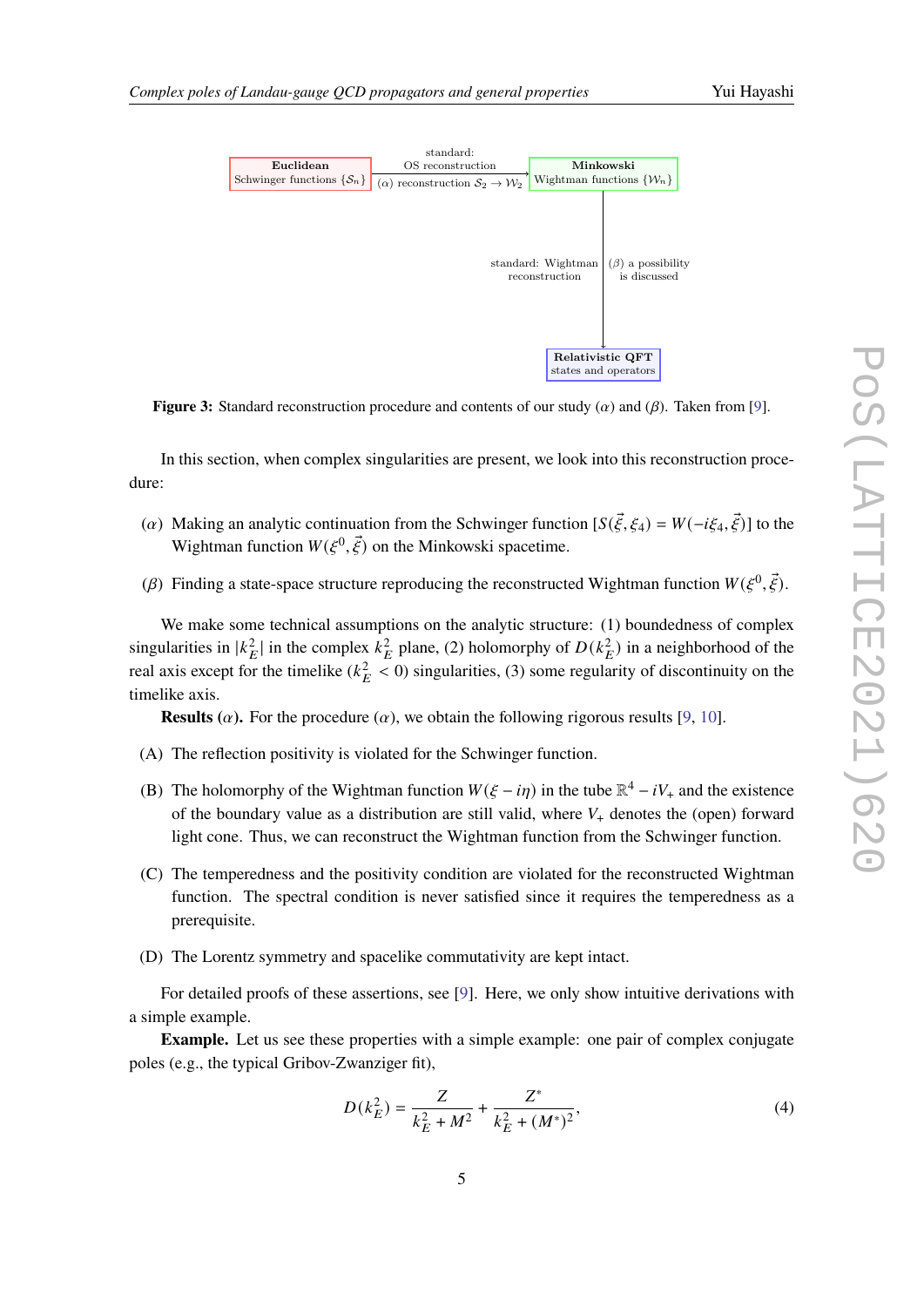(B) The Schwinger function reads

$$
S(\vec{\xi}, \xi_4) = \int \frac{d^3 \vec{k}}{(2\pi)^3} e^{i\vec{k}\cdot\vec{\xi}} \left[ \frac{Z}{2E_{\vec{k}}} e^{-E_{\vec{k}}|\xi_4|} + \frac{Z^*}{2E_{\vec{k}}^*} e^{-E_{\vec{k}}^*|\xi_4|} \right],
$$
(5)

where  $E_{\vec{k}} = \sqrt{\vec{k}^2 + M^2}$  is a branch of Re  $E_{\vec{k}} > 0$ . We consider the analytic continuation of the Wightman function starting from the imaginary-time data  $S(\vec{\xi}, \xi_4) = W(-i\xi_4, \vec{\xi})$ . The analytic continuation to the tube  $\mathbb{R}^4 - iV_+$  can be simply given by the integral representation.

$$
W(\xi - i\eta) = \int \frac{d^3 \vec{k}}{(2\pi)^3} e^{i\vec{k} \cdot (\vec{\xi} - i\vec{\eta})} \left[ \frac{Z}{2E_{\vec{k}}} e^{-iE_{\vec{k}}(\xi^0 - i\eta^0)} + \frac{Z^*}{2E_{\vec{k}}^*} e^{-iE_{\vec{k}}^*(\xi^0 - i\eta^0)} \right].
$$
 (6)

Since the integrand decreases rapidly in  $|\vec{k}|$  for  $\eta \in V_+$ , this expression is holomorphic in the tube  $\xi - i\eta \in \mathbb{R}^4 - iV_+$ . We can take the "limit"  $\eta \to 0$  ( $\eta \in V_+$ ) of [\(6\)](#page-5-0) as a distribution. A subtle point of this limit is the integral over  $\vec{k}$ , which is just the Fourier transformation and can be defined properly as a distribution. We thus have the reconstructed Wightman function on the Minkowski spacetime:

<span id="page-5-0"></span>
$$
W(\xi) = \int \frac{d^3 \vec{k}}{(2\pi)^3} e^{i\vec{k}\cdot\vec{\xi}} \left[ \frac{Z}{2E_{\vec{k}}} e^{-iE_{\vec{k}}\xi^0} + \frac{Z^*}{2E_{\vec{k}}^*} e^{-iE_{\vec{k}}^* \xi^0} \right].
$$
 (7)

(C) Since  $E_{\vec{k}}$  is complex,  $W(\xi)$  exhibits an exponential growth in  $\xi^0$  beyond polynomial growth. Therefore, the Wightman function on the Minkowski spacetime violates the temperedness. We can also show

<span id="page-5-2"></span>
$$
(Positivity) \Rightarrow (Temperedness). \tag{8}
$$

Intuitively, this can be understood as follows.

- 1. The positivity of  $W(\xi)$  corresponds to the positivity of  $\{\phi(x) | 0\rangle\}_{x \in \mathbb{R}^4}$ .
- 2. The assumed translational invariance of the two-point function corresponds to the unitarity of the translation operator defined on this sector:  $U(a)\phi(x)$   $|0\rangle := \phi(x + a)$   $|0\rangle$ .

Then, we have an a-independent "upperbound" on  $|W(a)| = |\langle 0|\phi(0)U(-a)\phi(0)|0 \rangle| \le \langle 0|\phi(0)\phi(0)|0 \rangle$ , which will imply that  $W(a)$  is tempered<sup>[3](#page-5-1)</sup>.

(A) Similarly, the reflection positivity contradicts the nontemperedness. This can be shown by repeating a part of the Osterwalder-Schrader reconstruction [\[15\]](#page-8-3) from Schwinger functions to Wightman functions.

(D) We can show the Lorentz invariance from the Euclidean rotational invariance of the imaginary-time data. The holomorphic Wightman function  $W(\xi-i\eta)$  is invariant under infinitesimal Euclidean rotations because of the uniqueness of the analytic continuation. It is also invariant under the complexified versions, infinitesimal complex Lorentz transformations. Therefore, by a restriction to the Minkowski spacetime, the Lorentz invariance will remain. We can also explicitly check the Lorentz invariance of the expression [\(6\)](#page-5-0) by contour deformation.

<span id="page-5-1"></span><sup>&</sup>lt;sup>3</sup>Of course, since  $W(\xi)$  is a distribution, the upperbound does not generally exist. Nevertheless, we can also prove the claim rigorously in the same spirit.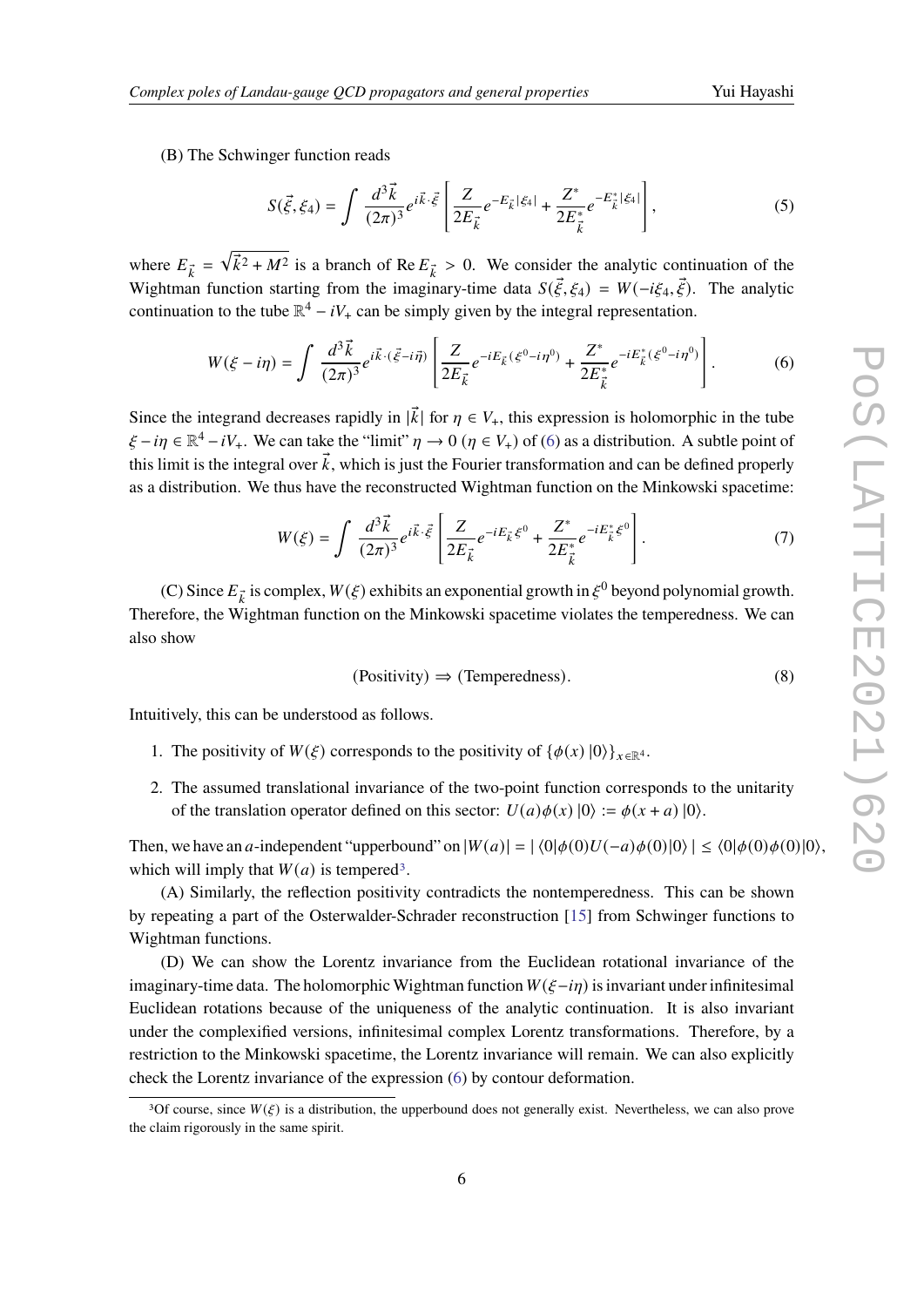For the case with a single scalar field, the spacelike commutativity  $[W(\xi) = W(-\xi)]$  for spacelike  $\xi$ ] is an immediate consequence from the Lorentz invariance. For general cases, this follows from the permutation symmetry of the Schwinger function and the complex Lorentz covariance of the holomorphic Wightman function.

**Result** ( $\beta$ ). For the procedure ( $\beta$ ), we find [\[9,](#page-7-7) [10\]](#page-7-8):

(E) Complex singularities can be realized in indefinite-metric QFTs and correspond to pairs of zero-norm eigenstates of complex energies.

This claim can be understood as follows. States with complex conjugate eigenvalues of a hermitian Hamiltonian can be realized by zero-norm pairs in an indefinite metric state space:

$$
(|E\rangle, |E^*\rangle) \begin{cases} H|E\rangle = E|E\rangle, & H|E^*\rangle = E^*|E^*\rangle\\ \langle E|E\rangle = \langle E^*|E^*\rangle = 0, & \langle E|E^*\rangle \neq 0 \end{cases}
$$

If such states are present, the Wightman function has exponential factors,

$$
\langle 0|\phi(t)\phi(0)|0\rangle \supset (\langle E^*|E\rangle)^{-1}e^{-iEt} \langle 0|\phi(0)|E\rangle \langle E^*|\phi(0)|0\rangle + (\langle E|E^*\rangle)^{-1}e^{-iE^*t} \langle 0|\phi(0)|E^*\rangle \langle E|\phi(0)|0\rangle.
$$

By preparing such states for all momentum  $\vec{p}$ , we can reproduce the Wightman function reconstructed from complex poles [\(7\)](#page-5-2).

Finally, let us add some comments on these results.

**Nontemperedness.** The exponential growth of  $W(\xi)$ , which stems from complex-energy states, strongly suggests that asymptotic states of the field are ill-defined. Such states in the full state space should be excluded from the physical state space before taking the asymptotic limit  $(\xi^0 \to \infty)$  through some confinement mechanism. In this sense, the complex singularities might be considered as a signal of confinement.

**BRST symmtery**. A promising way to eliminate such states is the Kugo-Ojima quartet mechanism [\[17\]](#page-8-5) by the BRST symmetry. It can be argued that the existence of complex singularities in a propagator of the gluon-ghost composite operator is a necessary condition for this scenario [\[10\]](#page-7-8). Testing this condition would be interesting. Incidentally, in a similar point of view, the Bethe-Salpeter equation for the gluon-ghost bound state was discussed in [\[18\]](#page-8-6).

**Locality.** Complex singularities are often associated with non-locality in some literature since they are beyond the usual formalism of local QFTs. However, to the best of our knowledge, the only axiomatic way to impose locality is the spacelike commutativity. Consequently, from the result (D), complex singularities themselves do not necessarily lead to non-locality.

**Wick rotation.** Since the reconstructed Wightman function [\(7\)](#page-5-2) diverges in both limits  $\xi^0 \rightarrow$ ±∞, the time-ordered propagator cannot be Fourier-transformed either. Thus, the naive inverse Wick rotation in the momentum space  $k_E^2 \rightarrow -k^2$  cannot be applied in the presence of complex singularities<sup>[4](#page-6-0)</sup>. This inverse Wick rotation is not a fundamental assumption but a consequence of the spectral representation, which is invalidated here.

<span id="page-6-0"></span><sup>4</sup>Note that, if we instead adopted the inverse Wick rotation  $k_E^2 \to -k^2$  ad hoc, the Euclidean field theory could not be interpreted as an imaginary-time formalism, and the hermiticity of the Hamiltonian would be violated.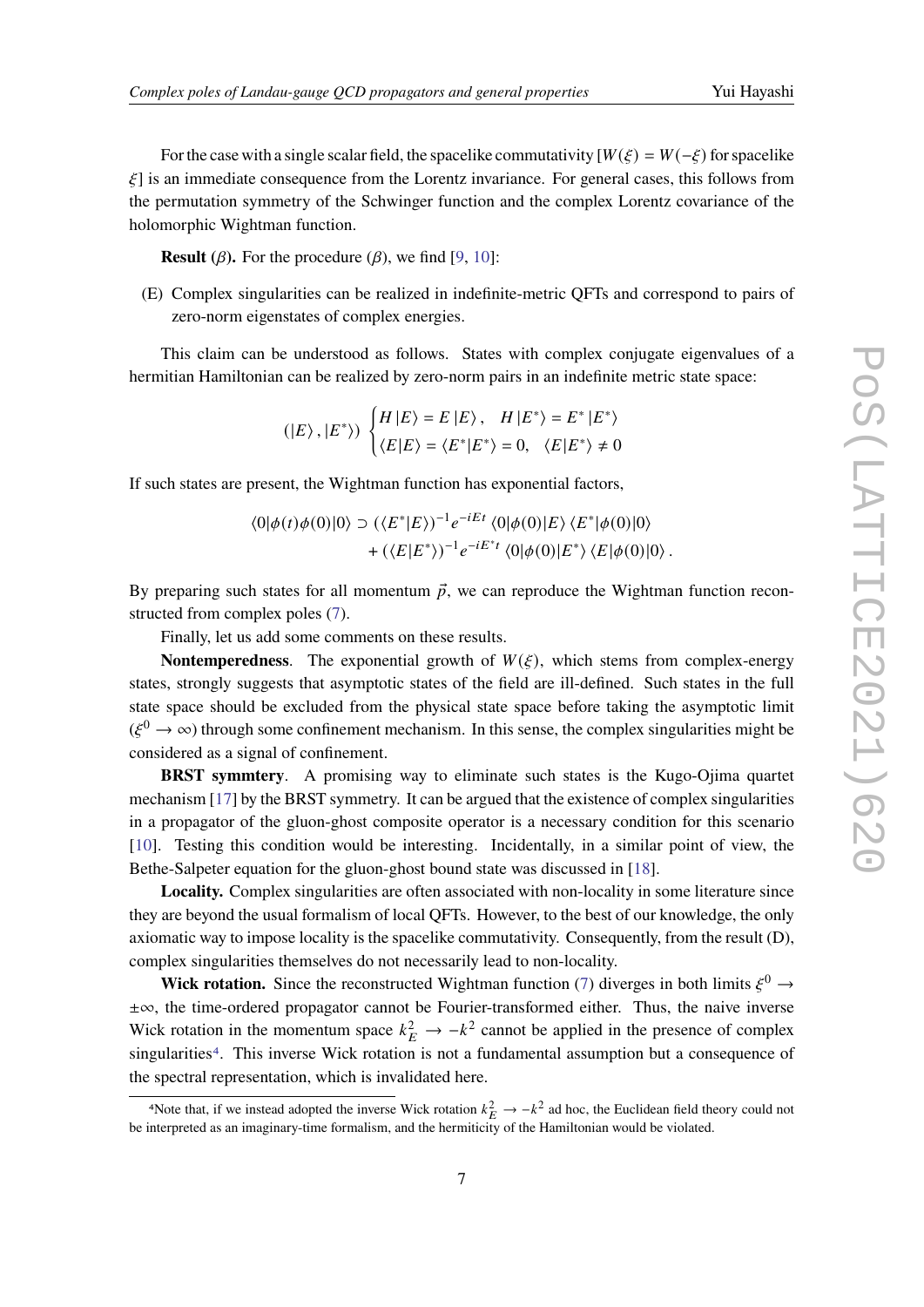### **4. Summary**

We have reviewed how complex singularities are suggested in many works and shown general properties when such singularities exist. As a result, the Lorentz symmetry and locality are kept, while the temperedness and the positivity condition are violated. Moreover, complex singularities can be understood as pairs of zero-norm eigenstates of complex energies in indefinite-metric QFTs, which should be confined.

In conclusion, although complex singularities are beyond the standard formalism of QFT, they can appear in indefinite-metric QFTs (such as gauge theories in Lorentz covariant gauges) and can be understood as confined states.

#### **Acknowledgments**

Y. H. is supported by JSPS Research Fellowship for Young Scientists Grant No. 20J20215, and K.-I. K. is supported by Grant-in-Aid for Scientific Research, JSPS KAKENHI Grant (C) No. 19K03840.

### **References**

- <span id="page-7-0"></span>[1] D. Binosi and R.-A. Tripolt, Phys. Lett. B **801**, 135171 (2020) [arXiv:1904.08172 [hep-ph]].
- <span id="page-7-1"></span>[2] A. F. Falcão, O. Oliveira and P. J. Silva, Phys. Rev. D **102**, 114518 (2020) [arXiv:2008.02614 [hep-lat]].
- <span id="page-7-4"></span>[3] S. Strauss, C.S. Fischer, and C. Kellermann, Phys. Rev. Lett. **109**, 252001 (2012) [arXiv:1208.6239 [hep-ph]].
- <span id="page-7-5"></span>[4] C. S. Fischer and M. Q. Huber, Phys. Rev. D **102**, 094005 (2020) [arXiv:2007.11505 [hep-ph]].
- <span id="page-7-2"></span>[5] F. Siringo, Nucl.Phys. **B907**, 572 (2016) [arXiv:1511.01015 [hep-ph]]; F. Siringo, Phys. Rev. D **94**, 114036 (2016) [arXiv:1605.07357 [hep-ph]].
- <span id="page-7-9"></span>[6] Y. Hayashi and K.-I. Kondo, Phys. Rev. D **99**, 074001 (2019) [arXiv:1812.03116 [hep-th]].
- <span id="page-7-3"></span>[7] Y. Hayashi and K.-I. Kondo, Phys. Rev. D **101**, 074044 (2020) [arXiv:2001.05987 [hep-th]].
- <span id="page-7-6"></span>[8] M. Stingl, Phys. Rev. D **34**, 3863 (1986); **36**, 651(E) (1987); U. Habel, R. Konning, H. G. Reusch, M. Stingl, and S. Wigard, Z. Phys. A **336**, 423 (1990); U. Habel, R. Konning, H. G. Reusch, M. Stingl, and S. Wigard, Z. Phys. A **336**, 435 (1990); M. Stingl, Z. Phys. A **353**, 423 (1996) [arXiv: hep-th/9502157].
- <span id="page-7-7"></span>[9] Y. Hayashi and K.-I. Kondo, Phys. Rev. D **103**, L111504 (2021) [arXiv:2103.14322 [hep-th]].
- <span id="page-7-8"></span>[10] Y. Hayashi and K.-I. Kondo, Phys. Rev. D **104**, 074024 (2021) [arXiv:2105.07487 [hep-th]].
- <span id="page-7-10"></span>[11] K.-I. Kondo, M. Watanabe, Y. Hayashi, R. Matsudo and Y. Suda, Eur. Phys. J. C **80**, 84 (2020) [arXiv:1902.08894 [hep-th]].